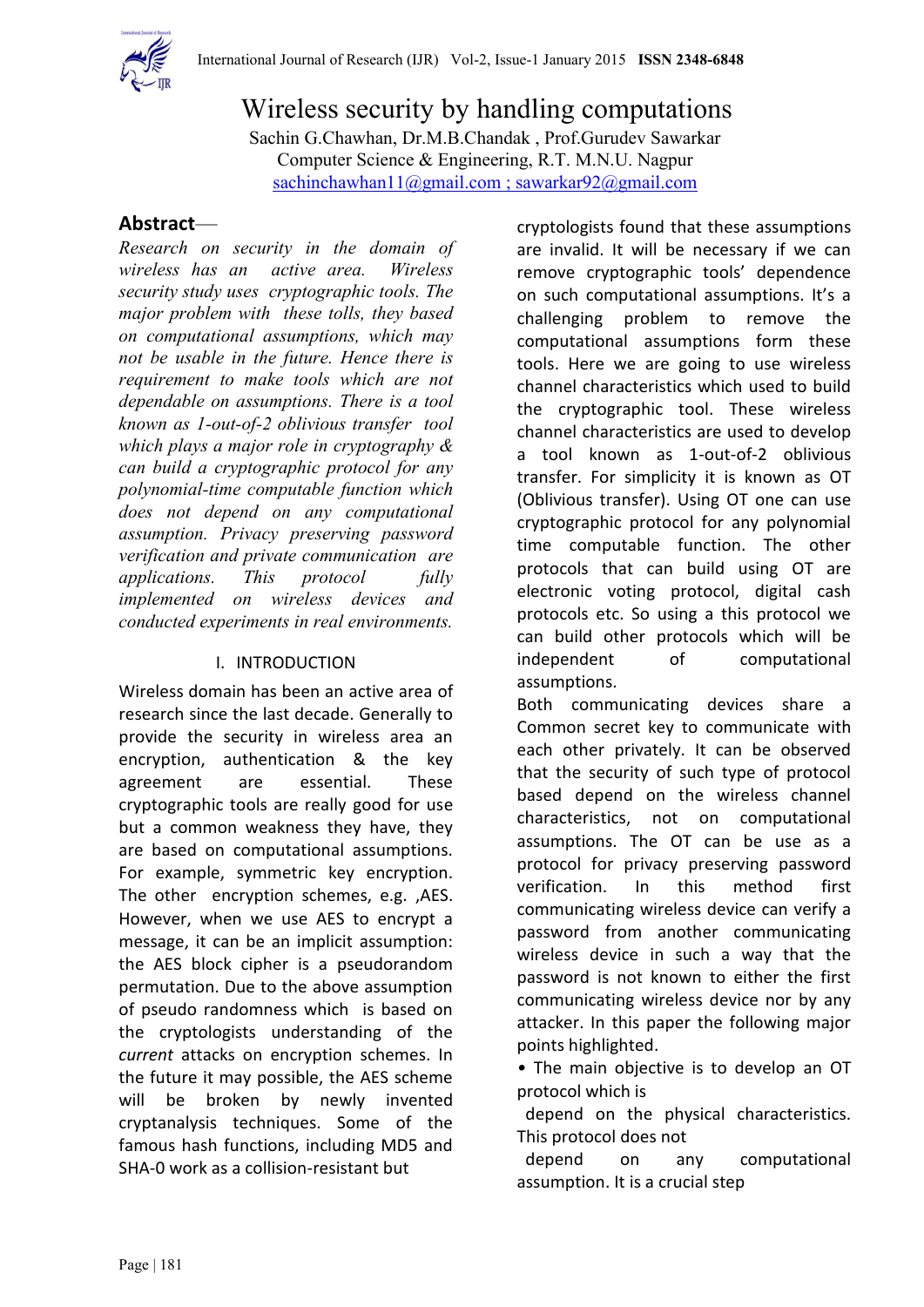to build a strong wireless system security & without using

computational assumptions.

• By using this protocol we can provide a private

 communications and a technique of privacy preserving

password verification.

#### II. RELATED WORK

This tool is basically used to construct complex cryptographic protocols. Rabin was the first who proposed this tool first time. After some other people like Lempel, Even, Goldreich has propose OT, an important variant of OT. The main advantage of OT is its completeness. Any two party protocol can be built by using OT shown by Kilian and due to this result it can more beneficial by using it in case to construct multiparty protocols. Kilian and Cr´epeau present OT protocol which is based on noisy channels. To increase the efficiency Cr´epeau also proposed another OT protocol. Here the noisy channels they used are simple discrete memory less channels. In this approach we will use OT protocol which is based on wireless channels characteristics and which has more efficiency. We have demonstrated two applications of our OT21 protocol, private communications and privacy preserving password verification. In fact, there have been a number of works on private communications using the secrecy capacities of the wireless channel, among others. In particular, Vasudevantry to defend against the eavesdroppers by sending artificial noises to them, and focus on the scaling laws of secret communications without computational assumptions. In contrast, our private communications method is more practical in the sense that it does not need to control the received signals at the eavesdroppers. On the other hand, we stress that our private communications method is to illustrate the application of our OT21 protocol. We choose this application because it is simple and easy to understand, *not* because our private communications method is more efficient than the existing works on private communications.

## III.MODEL OF WIRELESS CHANELL

Suppose we have two parties *A* and *B* connected through a wireless channel between them. The magnitude of in phase component should be *h,* which follows a Gaussian distribution. Here *h* can be considered as a stochastic process; to represent the value of *h* at time *t* we use *h*(*t*).One thing is noted that both the parties do not know the precise values of *h*(*t*). Only they have to make an estimates .To initiate the communication process there will be a sharing of probe signal *s*(*t*). Suppose at time t1, *A* receives a probe signal send by *B.* Now party *A* sends a probe signal and party *B* receives it at time *t*2. Both the parties now estimate the channel using their received probe signals.

The received signals of A and B can be shown as follows

*ra*(*t*1) = *h*(*t*1)*s*(*t*1) + *na*(*t*1)………….. (1) *rb*(*t*2) = *h*(*t*2)*s*(*t*2) + *nb*(*t*2)………….. (2) where *na*(*t*1) shows a receiver noise at party A and *nb*(*t*2) shows a receiver noise at party B.

#### METHOD OF QUANTIZATION

When A and B have obtained their estimates ˆha and ˆhb, respectively, they quantize these channel estimates into bit strings using a quantization function Q. The function Q is defined as follows:

 $Q(x) = 1$  if  $x > q +$ 

**Otherwise** 

 $Q(x)=0$  if  $x < q-$ 

where

q+ and q− are derived from the mean and standard deviation of channel estimates. Denote the mean by  $\mu$  and the standard deviation by σ.

Let  $\alpha(\alpha > 0)$  be a system parameter. We have  $q+/- = \mu \pm \alpha \cdot \sigma$ .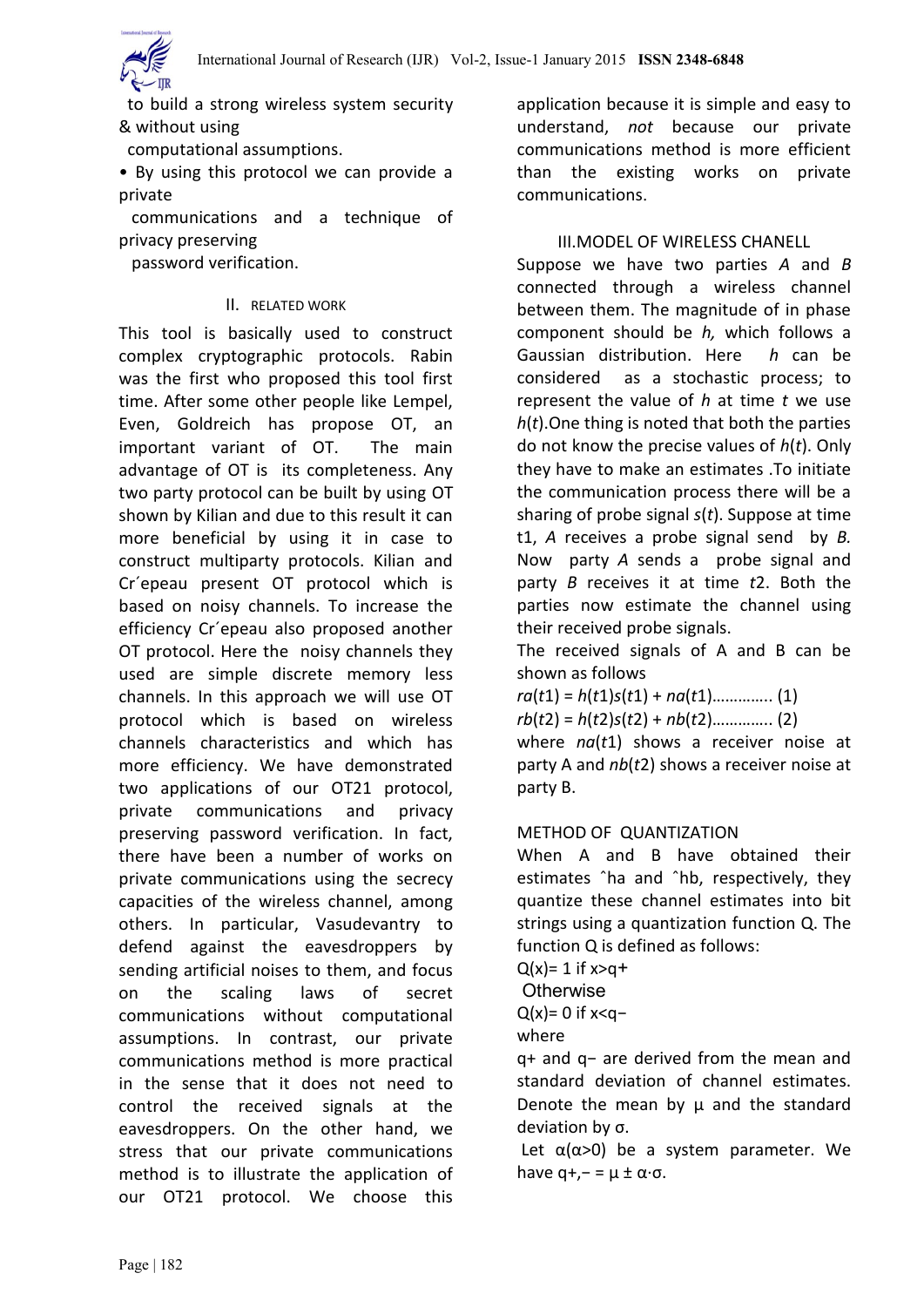

REQUIREMENTS FOR OT AND SECURITY MODEL

The goal of this paper is to build OT (Oblivious Transfer) between node *A* and node *B*. In Section III, we describe how to build this protocol, and use this method of quantization. Now to build OT , there are requirements for it. Assume that *A* has two bits *b*0 and *b*1 as her input, and that *B* has a bit *s* as his input. The requirements for an OT.

1) First the node *B* gets the bit *bs*;

2) Now the node *B* do not have any information about

*b*1*−s*;

3) Similarly node *A do* not have any information about *s*.

This model shows that each node follows the protocol, but they may be curious in learning private information that they are not supposed to learn. Furthermore, eavesdropping by outsiders (i.e., parties not supposed to participate in the protocol) are allowed in our model.

## IV. OT BASED ON WIRELESS CHANNEL **CHARACTERISTICS**

Using the probing, estimation, and quantization process

described , now we design an OT21 protocol and analyze it. *The* OT protocol consists of two stages. The first stage, where the two parties send multiple probe signals to each other. Estimate the channel, and now convert the estimates into bits, using the quantization method described in Section II. (Recall that the time interval between each pair of probe signals is within the coherence time, but the time interval between any two different pairs of probe signals is more than the coherence time.) The two parties terminate the first stage as soon as each of them has obtained at least *N* bits, where *N* is an even number.

## V. APPLICATION : PRIVATE COMMUNICATIONS

This application deals with the private communication between two communicating parties by using a common secret key *k* between them. This is similar to the symmetric key encryption and also used in decryption method of cryptography. The requirements for this communication are initially *A* send confidential message and *B* reply for the same, the condition is that the key should be same. If the key is different then there will be no reply from *B* when *A* send a confidential message.

The message send by *A* does not known to any eavesdropper. This method of private communication is very much similar to the symmetric key encryption and also to the symmetric key decryption used in cryptography. But this method is not identical to symmetric key encryption and the decryption. This model is different than the cryptography model we generally used, since here in this model of private communication we are not using ciphertext in traditional sense.

## VI. APPLICATION : PRIVACY PRESERVING PASSWORD VERIFICATION

To identify the user password verification is one of the method which is popular today. In wireless LANs, Many base stations at the beginning of sessions authenticate users using their passwords. But the risk of hacking of password is more when users send passwords by using wireless links. So it is necessary to provide privacy protection of password ,as password is going to use for authentication. In this method one wireless device has to identify the password from other device and with privacy preserving of the password. Following are the major requirements for this method. Initially wireless device *A has to send a password*  entity that matches by the *B*'s record and suppose it should be matches by it then only accepted. Another possibility is that if it is not matches by the record of *B then* it will be rejected by *B.* The thing should note here is only *A* has to match a password with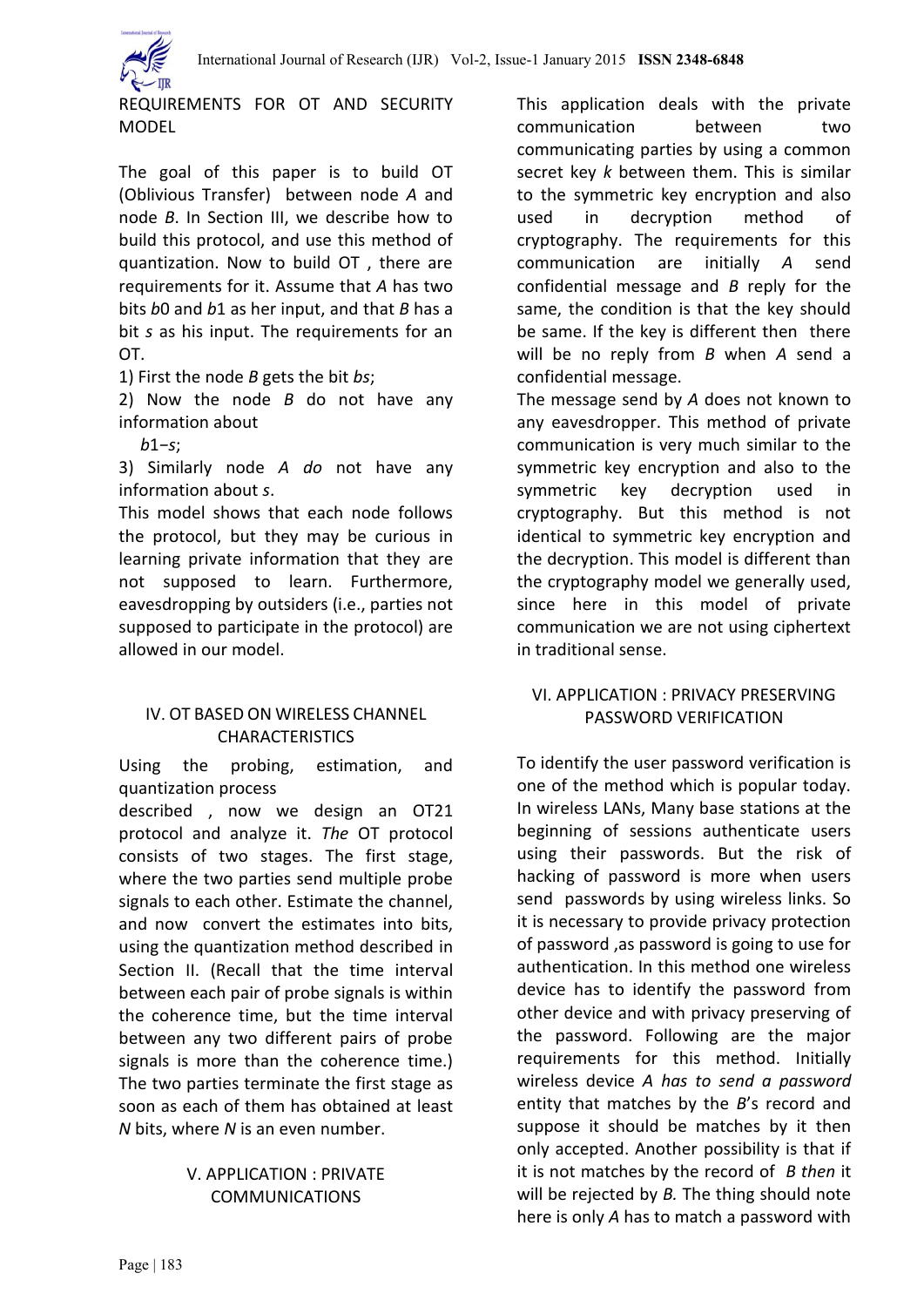

*B's* record and nothing more than it. The same thing is happened opposite in case for the *B* also which learn nothing about the password rather it matches or not only. It is an advantage of this application is that the password matching process and off course the password does not known to the eavesdroppers that can attack on this process which is not possible due to privacy preserving password verification technique.

## VII. CONCLUSION

Here , we present an OT protocol with two applications. This protocol does not depend on computational assumption and it is a major advantage of this protocol. It is found that in previously the major cryptographic tools also broken by the attackers and hence the need for such a technique which can able to provide strong security in wireless area is the requirement which can fulfill through this approach. Our work considered to be a step towards building wireless security which do not depends on computational assumptions although if we consider the speed in term of performance then this protocol is still not that much fast as the generally used OT based on computational assumptions.

# **REFERENCES**

FIPS Publication 197, *Advanced Encryption Standard*. NIST, 2001. X. Wang and H. Yu, "How to Break MD5 and Other Hash Functions," in *EUROCRYPT 2005*. Springer Berlin / Heidelberg, 2005, pp. 19–35.

X. Wang, H. Yu, and Y. L. Yin, "Efficient Collision Search Attacks on SHA-0," in *CRYPTO 2005*. Springer, 2005, pp. 1–16.

Z. Li, W. Xu, R. Miller, and W. Trappe, "Securing wireless systems via lower layer enforcements," in *WiSe '06*. ACM, 2006, pp. 33–42

C. Ye, A. Reznik, and Y. Shah, "Extracting secrecy from jointly gaussian random variables," in *ISIT'06, IEEE*, July 2006, pp. 2593– 2597.

B. Azimi-Sadjadi, A. Kiayias, A. Mercado, and B. Yener, key generation from signal envelopes in wireless networks," in *ACM* IEEE, pp 1541-1544.

A. Sayeed and A. Perrig, "Secure wireless communications: keys through multipath," in *ICASSP 2008*, 2008, pp. 3013–3016.

S. Mathur, W. Trappe, N. Mandayam, C. Ye, and A. Reznik, "Radiotelepathy: extracting a secret key from an unauthenticated wireless channel," in *MobiCom '08*. ACM, 2008, pp. 128–139..

S. Jana, S. N. Premnath, M. Clark, S. K. Kasera, N. Patwari, and S. V. Krishnamurthy, "On the effectiveness of secret key extraction from wireless signal strength in real environments," N. Patwari, J. Croft, S. Jana, and S. K. Kasera, "High-rate uncorrelated bit extraction for shared secret key generation from channel measurements," *IEEE. Trans. Mob. Comput.*, vol. 9, no. 1, pp. 17–30, Jan. 2010

J. Kilian, "Founding crytpography on oblivious transfer," in *STOC '88*. New York, NY, USA: ACM, 1988, pp. 20–31.

C. Cr´epeau and J. Kilian, "Achieving oblivious transfer using weakened security assumptions," in *FOCS'88*, Oct 1988, pp. 42–52.

C. Ye, S. Mathur, A. Reznik, Y. Shah, W. Trappe, and N. Mandayam, "Information-theoretically secret key generation for fading wireless channels," *IEEE Trans. Inf. Forensic Secur.*, vol. 5, no. 2, pp. 240 –254, 2010.

J. Tugnait, L. Tong, and Z. Ding, "Single-user channel estimation J. Tugnait, L. Tong, and Z. Ding, "Single-user channel estimation.